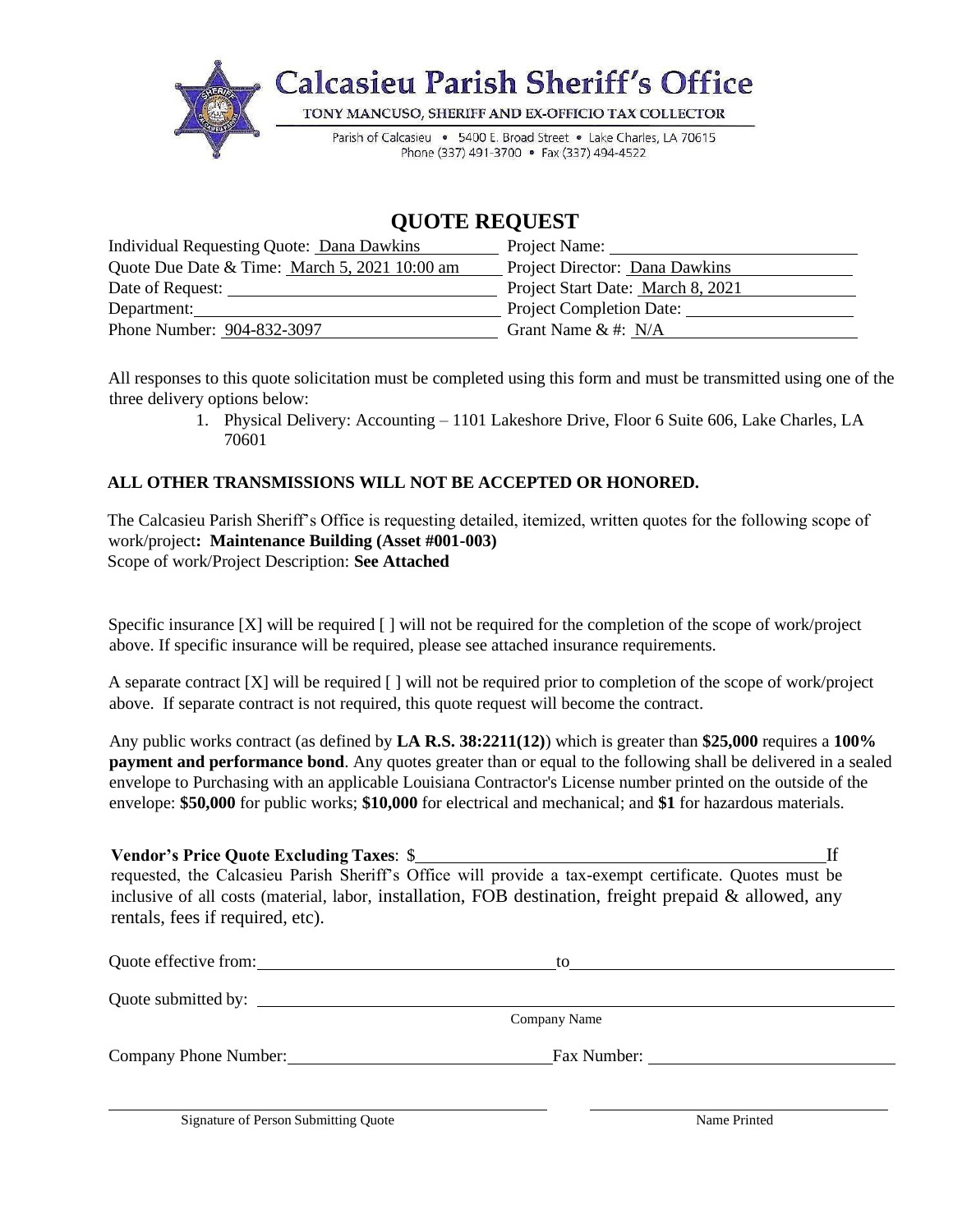# **Exhibit A – CPSO Maintenance Building (Asset #001-003)**

- 1. Scope of Work/Specifications Attached
- 2. Insurance Requirements Attached
- 3. Mandatory site visit to confirm scope/specifications Attached
- 4. Start Date: March 8, 2021
- 5. Price to include disposal of materials. Dumpster cost and disposal fees to be included in price.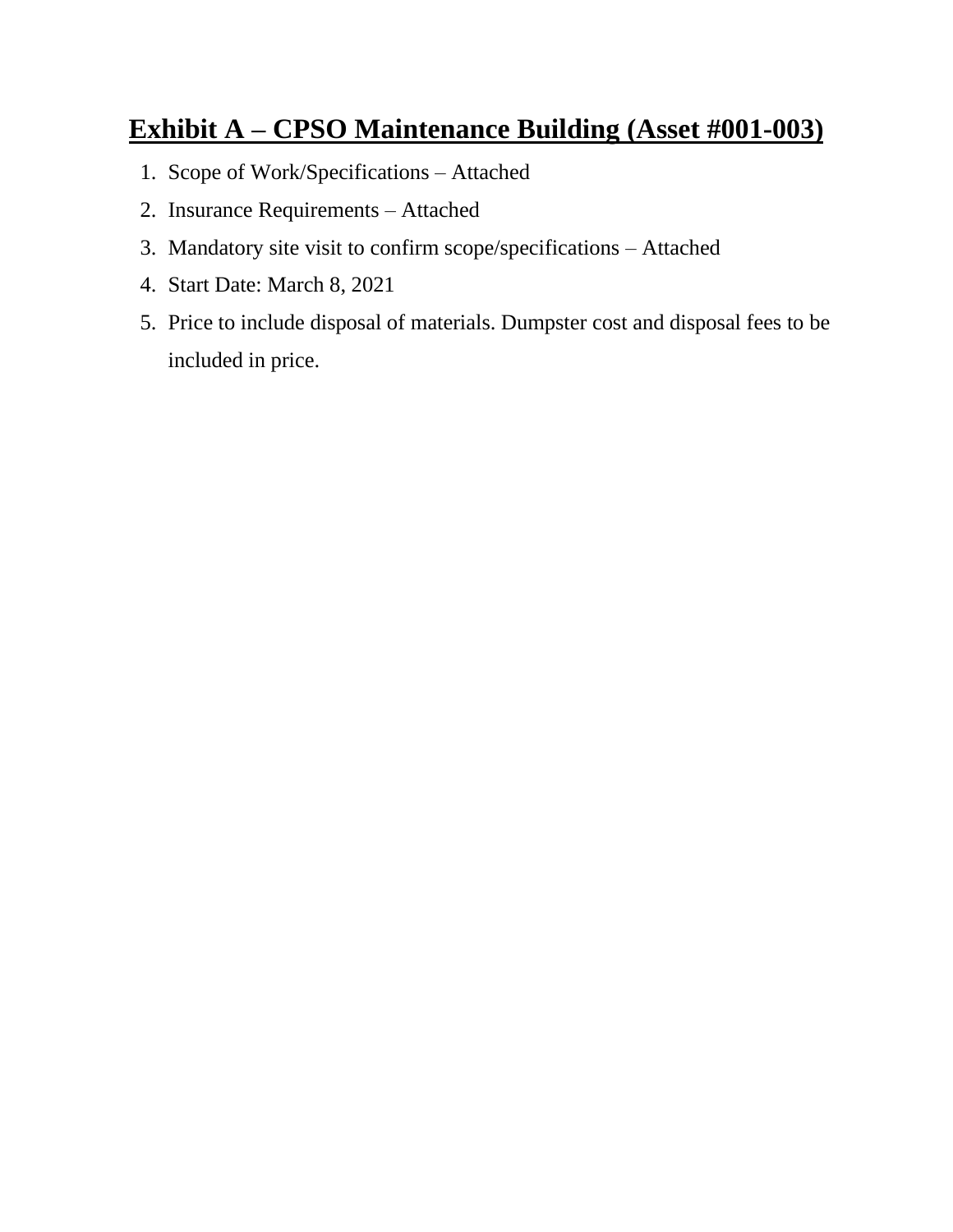#### **SUMMARY OF WORK**

## **PART 1 GENERAL**

#### **1.01 SUMMARY**

A. Project Summary: Calcasieu Parish Sheriff's Office 5400 Broad St.

## **Maintenance Building (Asset #001-003)**

| <b>DESCRIPTION</b> |                                                                   | <b>QUANTITY</b> |
|--------------------|-------------------------------------------------------------------|-----------------|
|                    | <b>EXTERIOR</b>                                                   |                 |
|                    | 1. Remove & Replace Synthetic stucco on 2" polystyrene board      | 10.00 SF        |
|                    | (Building front left and right corners)                           |                 |
| 2.                 | Clean stucco with pressure/chemical spray (Entire Building,       | 704.50 SF       |
|                    | after roof replacement)                                           |                 |
| 3.                 | Seal & paint stucco (Entire Building, after roof replacement)     | 704.50 SF       |
|                    | <b>OFFICE 1</b>                                                   |                 |
| 4.                 | Detach & Reset Suspended ceiling grid – Premium grade –<br>2'x4'  | 184.72 SF       |
| 5.                 | Remove & Replace Paneling                                         | 220.00 SF       |
| 6.                 | Seal/prime then paint surface area (2 coats)                      | 220.00 SF       |
| 7.                 | Remove & Replace Steel door frame $-3'$ opening                   | 1.00 EA         |
| 8.                 | Remove & Replace Wood door – birch face, solid core               | 1.00 EA         |
| 9.                 | Remove & Replace Baseboard - $3\frac{1}{4}$ "                     | 55.00 LF        |
|                    | <b>RESTROOM</b>                                                   |                 |
|                    | 10. Detach & Reset Suspended ceiling grid – Premium grade –       | 57.36 SF        |
|                    | 2'x4'                                                             |                 |
|                    | 11. Remove & Replace Bathroom ventilation fan                     | 1.00 EA         |
|                    | 12. Remove & Replace Paneling                                     | 226 SF          |
|                    | 13. Seal/prime then paint more than the floor perimeter (2 coats) | 226.00 SF       |
|                    | 14. Paint more than the floor perimeter – one coat                | 265.33 SF       |
|                    | 15. Seal block with masonry sealer (Door)                         | 39.33 SF        |
|                    | 16. Remove & Replace Steel door frame $-3'$ opening               | 1.00 EA         |
|                    | 17. Stain & finish door slab only (per side)                      | 2.00 EA         |
|                    | 18. Paint door/window trim $&$ jamb $-2$ coats (per side)         | 2.00 EA         |
|                    | 19. Remove & Replace Baseboard - $3\frac{1}{4}$ "                 | 33.17 LF        |
|                    | 20. Paint baseboard – one coat                                    | 33.17 LF        |
|                    | 21. Remove & Replace Vinyl tile                                   | 57.36 SF        |
|                    | 22. Clean floor, strip & wax                                      | 57.36 SF        |
|                    | 23. Remove & Replace paper towel dispenser                        | 1.00 EA         |
|                    | 24. Remove & Replace bathroom mirror w/metal frame - surface      | 1.00 EA         |
|                    | $mtd$ – Commercial                                                |                 |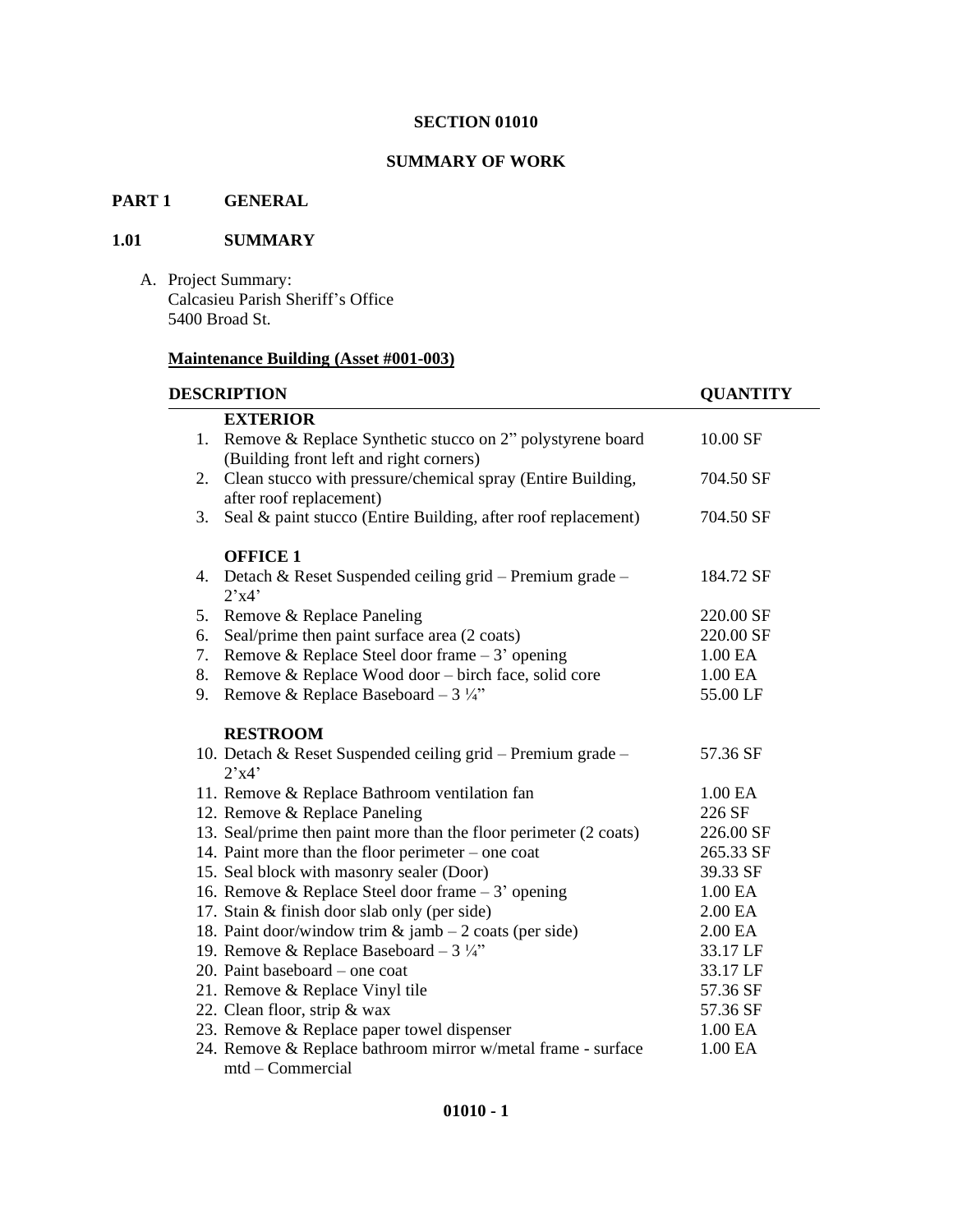## **SUMMARY OF WORK**

| <b>UTILITY ROOM</b>                                                                    |                    |
|----------------------------------------------------------------------------------------|--------------------|
| 25. Remove & Replace $\frac{1}{2}$ – drywall – up to 2' tall                           | 43.33 LF           |
| 26. Remove & Replace sink - Wall Mounted                                               | 1.00 EA            |
| 27. Remove & Replace Faucet                                                            | 1.00 EA            |
| 28. Remove & Replace P-trap assembly - ABS (plastic)                                   | 1.00 EA            |
| <b>OFFICE 2</b>                                                                        |                    |
| 29. Remove & Replace 5/8" drywall – hung, taped, floated, ready<br>for paint           | 142.13 SF          |
| 30. Texture drywall - light hand texture                                               | 142.13 SF          |
| 31. Paint the ceiling $-$ one coat                                                     | 142.13 SF          |
| 32. Remove & Replace $\frac{1}{2}$ – drywall – up to 2' tall                           | 80.37 LF           |
| 33. Seal/prime then paint surface area (2 coats)                                       | 80.37 SF           |
| 34. Seal block with masonry sealer                                                     | 215.73 SF          |
| 35. Paint the surface area $-$ one coat (Block)                                        | 215.73 SF          |
| 36. Remove & Replace Steel door frame - 3' opening                                     | 1.00 EA            |
| 37. Remove & Replace Wood door - birch face, solid core                                | 1.00 EA            |
| 38. Stain & finish door slab only (per side)                                           | 2.00 EA            |
| 39. Remove & Replace Door opening (jamb & casing) – 32" to 36"<br>wide $-$ stain grade | 1.00 EA            |
| 40. Stain & finish casing (Trim)                                                       | 34.00 LF           |
| 41. Remove & Replace Baseboard - $3\frac{1}{4}$ "                                      | 53.67 LF           |
| 42. Stain & finish baseboard (Flooring)                                                | 53.67 LF           |
| <b>BOILER ROOM</b>                                                                     |                    |
| 43. Clean Floor                                                                        | 695.08 SF          |
| <b>ELECTRICAL</b>                                                                      |                    |
| 44. Remove & Replace Vinyl tile                                                        | 147.93 SF          |
| 45. Clean floor, strip & wax                                                           | 147.93 SF          |
| 46. Remove and Replace electrical panel damaged by water                               | 1.00 EA            |
| 47. Remove & Replace Sheathing - OSB - 1/2"                                            | 160.00 SF          |
| <b>OFFICE 3</b>                                                                        |                    |
| 48. Remove & Replace Underlayment $-\frac{1}{4}$ " lauan/mahogany                      | 96.69 SF           |
| plywood (ceiling)                                                                      |                    |
| 49. Seal/prime then paint surface area (2 coats)                                       | 96.69 SF           |
| 50. Paint the ceiling - one coat                                                       | 96.69 SF           |
| 51. Remove & Replace Trim board - $1"$ x 4" – installed (pine) Used                    | 39.33 LF           |
| in the place of crown molding                                                          |                    |
| 52. Paint crown molding - one coat                                                     | 39.33 LF           |
| 53. Remove & Replace Paneling                                                          | 413.00 SF          |
| 54. Seal/prime then paint part of the walls (2 coats)                                  | 137.67 SF          |
| 55. Seal block with masonry sealer                                                     | 137.67 SF          |
| 56. Remove Wall - corner shelves                                                       | 1.00 <sub>EA</sub> |
| 57. Remove & Replace Window trim set (casing & stop)                                   | 14.00 LF           |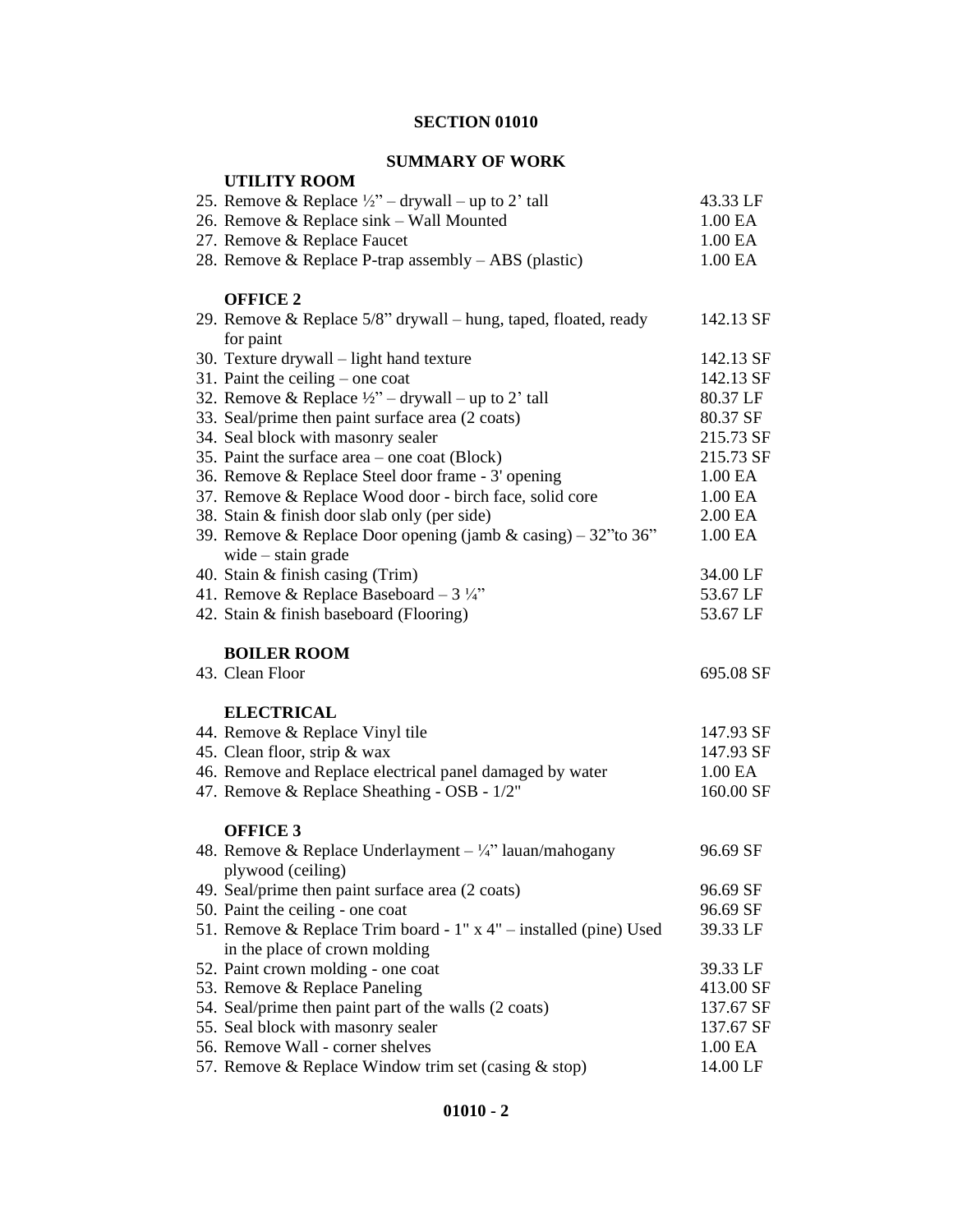## **SUMMARY OF WORK**

| 58. Paint door/window trim $\&$ jamb – 2 coats (per side)    | 1.00 EA             |
|--------------------------------------------------------------|---------------------|
| 59. Remove & Replace Interior door unit                      | 1.00 <sub>E</sub> A |
| 60. Paint door slab only - 1 coat (per side)                 | 2.00 <sub>E</sub> A |
| 61. Paint door/window trim $\&$ jamb – 1 coat (per side)     | 2.00 <sub>E</sub> A |
| 62. Remove & Replace Cove base molding - rubber or vinyl, 4" | 39.33 LF            |
| high                                                         |                     |
| 63. Remove & Replace Vinyl tile                              | 96.69 SF            |
| 64. Clean floor, strip $&$ wax                               | 96.69 SF            |
|                                                              |                     |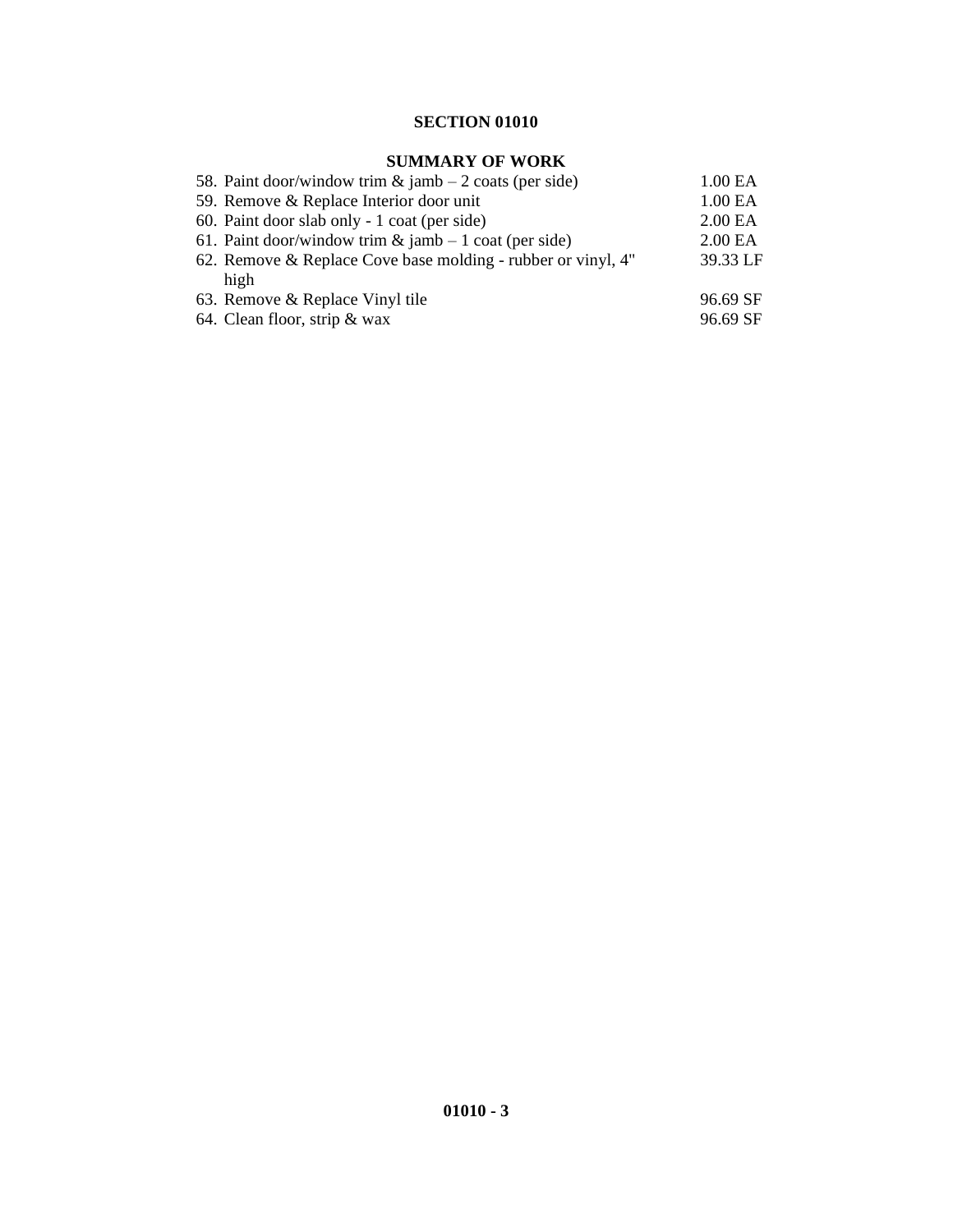#### **SUMMARY OF WORK**

- A. Particular project requirements: No disruption to normal operations of occupants, if occupied.
- B. Permits: Apply for, obtain, and pay for permits required to perform the work. Submit copies to Owner.
- C. Codes: Comply with applicable codes and regulations of authorities having jurisdiction. Submit copies of inspection reports, notices and similar communications to Owner.
- D Dimensions/Plans: Contractor is responsible to field verify all dimensions, locations and penetrations.
- E. Existing Conditions: Notify Owner of existing conditions differing from those indicated on the drawings. Do not remove or alter structural components without prior written approval.
- F. Definition for terms used in the Specifications:
	- 1. Provide: Furnish and install, complete with all necessary accessories, ready for intended use. Pay for all related costs.
	- 2. R&R: Remove and Replace.
	- 3. Approved: Acceptance of item submitted for approval. Not a limitation or release for compliance with the Contract Documents or regulatory requirements. Refer to limitations of "Approved" in General and Supplementary Conditions.
	- 4. Match Existing: Match existing as acceptable to the Owner.
	- 5. Intent: Drawings and Specifications are intended to provide the basis for proper completion of the work suitable for the intended use of the Owner. Anything not expressly set forth, but which is reasonable implied or necessary for proper performance of the project shall be included.
	- 6. Writing Style: Specifications are written in the imperative mode. Except where specifically intended otherwise, the subject of all imperative statements is the Contractor. For example, "Provide tile" means Contractor shall provide tile.

**PART 2 - PRODUCTS** - Not applicable to this Section.

**PART 3 - EXECUTION** - Not applicable to this Section.

#### **END OF SECTION**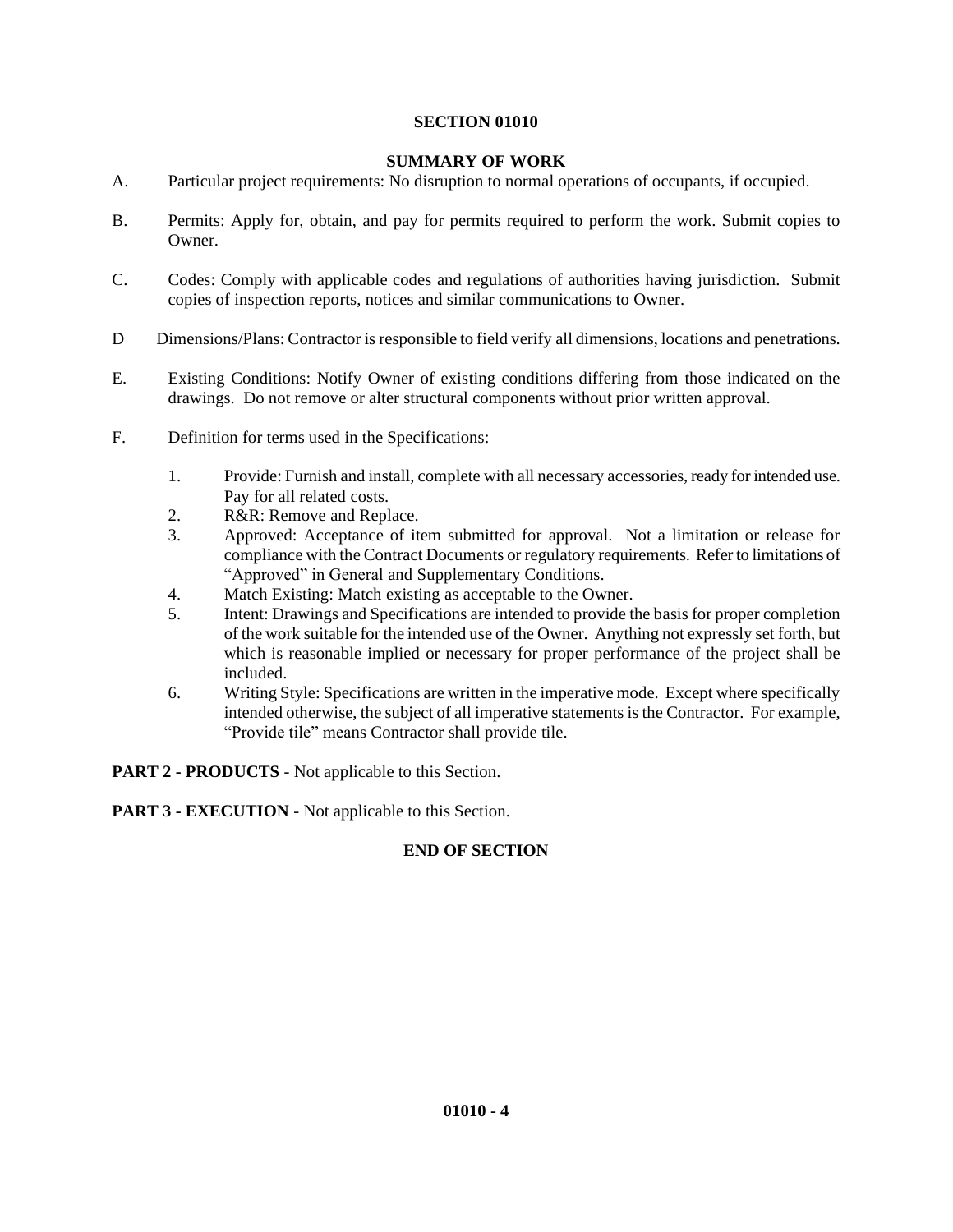## **SUMMARY OF WORK**

**Contractor is responsible to field verify all dimensions and penetrations.**

**Maintenance Building:**

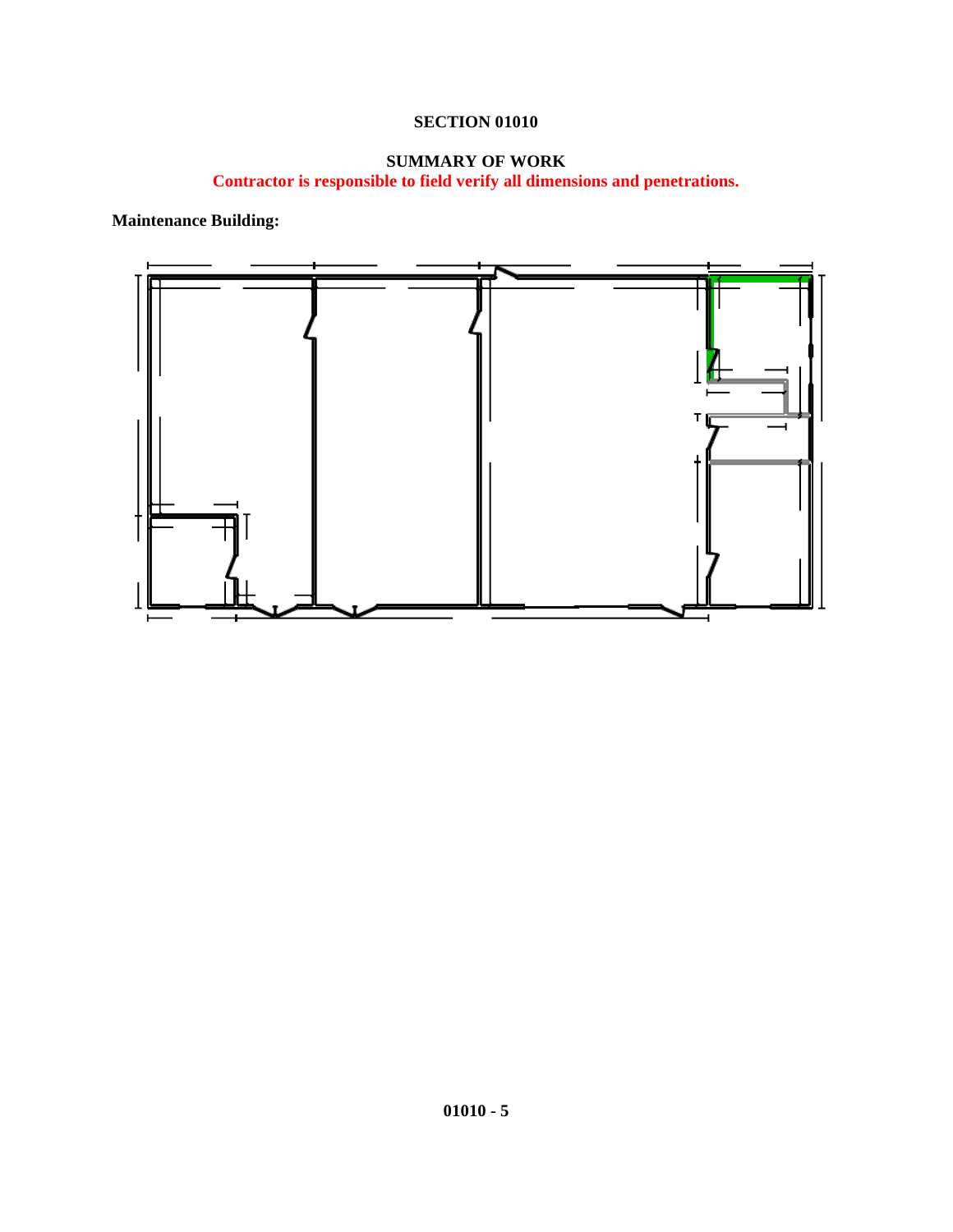## Calcasieu Parish Sheriff's-Insurance Requirements for Projects Twenty-Five Thousand and Greater

Where applicable, any Contractor, Subcontractor, Consultant, Architect, Engineer, Other Professional or Vendor (herein after referred to as Contractor collectively), who performs services for the Owner in the amount of twenty-five thousand dollars or greater shall maintain the following insurance coverage with insurance companies acceptable to the Owner. Those insurance companies must be rated by A.M. Best Rating Guide with an A-VII rating or better. In the event that insurance requirements are included elsewhere within any other procurement documents, the requirements contained within this article shall supersede any such reference.

In connection therewith, the Contractor agrees to provide to the Owner, at the Contractor's expense and prior to any entry on the Owner's property, proof of casualty insurance, including workers compensation, coverage set forth. The Contractor agrees to furnish to the Owner certificates evidencing said insurance coverage for the full terms of this agreement which certificates shall name the Owner as an Additional Insured on all policies except workers compensation and professional liability policies. The Additional Insured endorsement specific to General Liability coverage shall include both on-going and completed operations coverage. The additional insured endorsements shall be at least as broad as the Insurance Services 0 ices forms CG 20 10 and CG 20 37, 07/04 edition forms, through the period of repose. All policies except for professional liability policies, shall include a Waiver of Subrogation in favor of the Owner and shall be evidenced on the certificate. Notice of cancellation shall be provided in accordance with policy cancellation provisions. Insurance provided shall be primary and non-contributory.

The Contractor agrees to maintain the coverage limits and endorsements as listed herein. The Contractor's obligation to provide the required insurance will not be waived by the Contractor's failure to provide the certificate of insurance, the Owner's acceptance of a certificate of insurance showing coverage varying from the required coverage, or the Owner's allowance to commence work.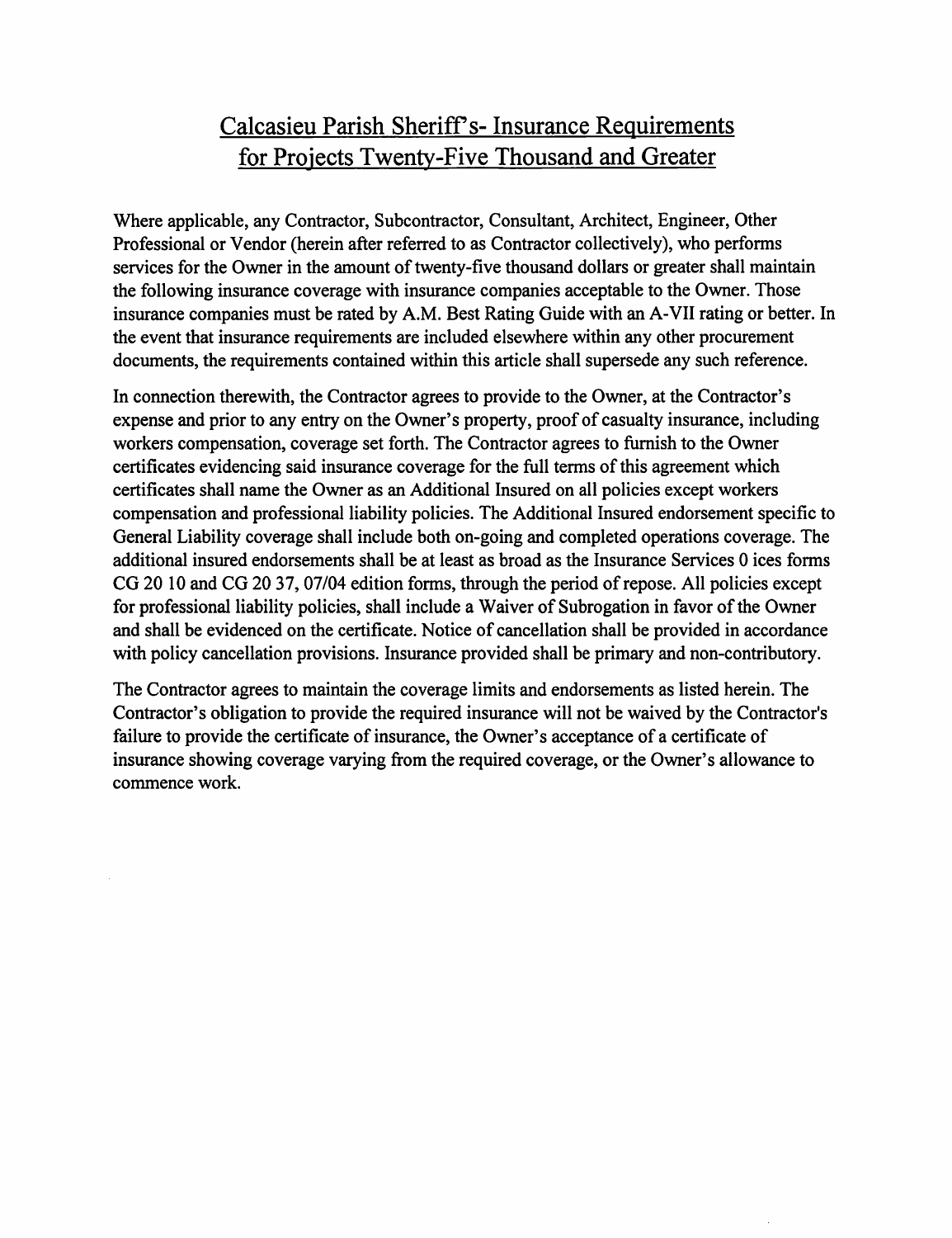No work shall commence under any contract until the following insurance coverage is obtained. by the Contractor:

- $(1)$ **Worker's Compensation** 
	- (a) Standard Louisiana Coverage (Always Required)- Worker's Compensation Coverage:
		- Should cover all employees, including owners, (ii) must be statutory for  $(i)$ medical and indemnity and (iii) should have a minimum limit for employer's liability of:

Employer's Liability -

\$1,000,000 per accident \$31,000,000 each employee - disease \$1,000,000 policy limit - disease

 $(b)$ USL  $\&$  H or Jones Act Coverage (depending on the body of water)

> Required X Not Required

When specifically required by the Owner (as denoted with an "X" in the above "Required" box), the Contractor shall procure and maintain during the life of this contract Worker Compensation specifically covering maritime activities. The scope of the project will determine whether maritime insurance is required but if the project is going to be performed over any body of water then this separate coverage should be obtained.

## (2) Comprehensive General Liability Insurance (Always Required)

The term Contractor refers collectively, where applicable, to any Contractor, Subcontractor, Consultant, Architect, Engineer or Vendor performing services for the Owner.

(a) Comprehensive General Liability ("Claims Made Policies" may not be used)

 $$1,000,000$  per occurrence

\$2,000,000 general aggregate (Q Limit applies to specific project $\land$ ] Limit applies to policy)

\$1,000,000 products/ completed operations aggregate \$1,000,000 personal injury and advertising coverage

Sub: Comprehensive General Liability

Any Sub Contractors utilized will be  $X$  Required Moth Required to maintain the above comprehensive general liability policy limits.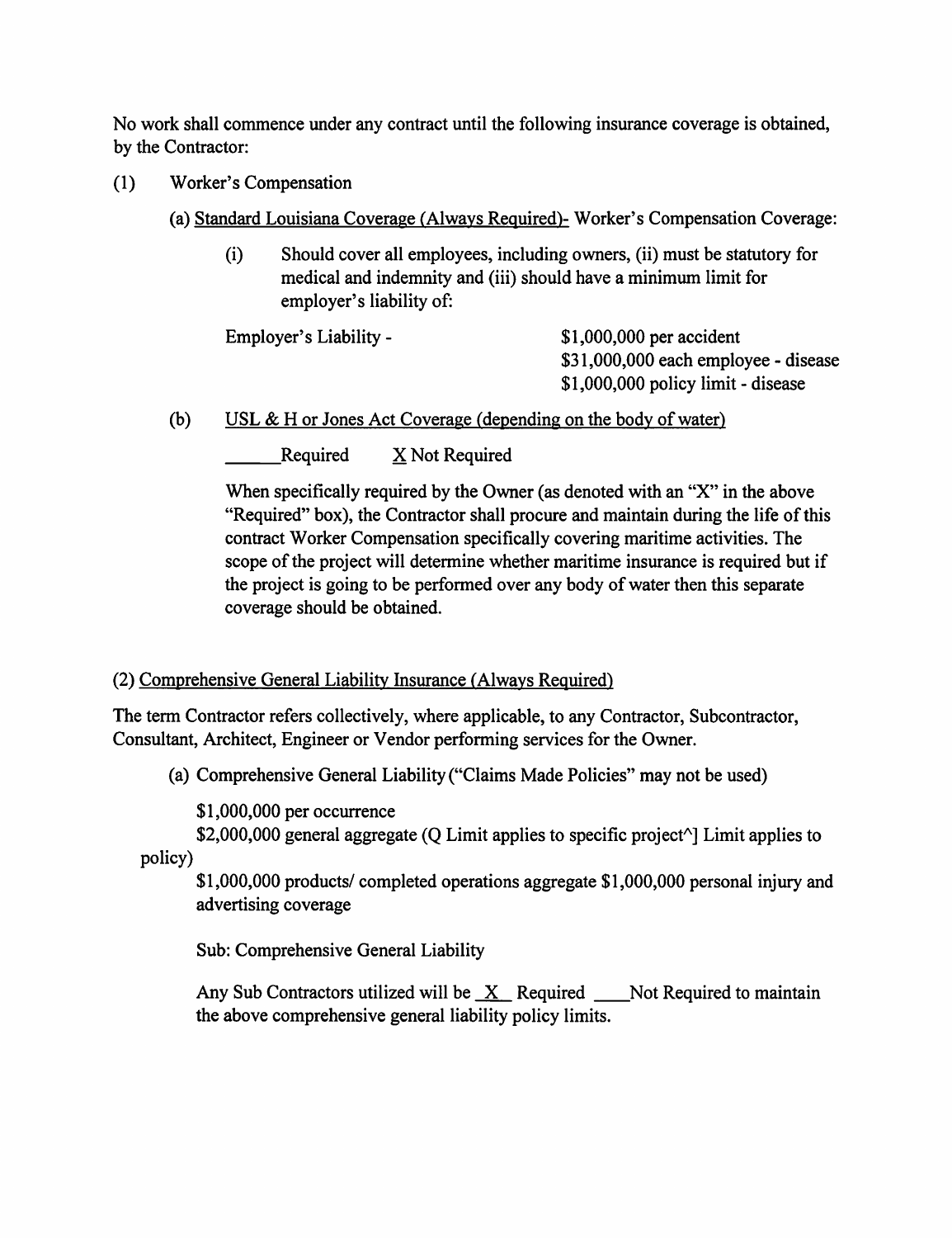(b) Automobile Liability (Owner, Non-Owned, and Hired Car)

\$1,000,000 per occurrence Sub:

Automobile liability

Any Sub Contractors utilized on the project will be  $X$  Required Not Required to maintain the above automobile liability policy limit

(c) Umbrella Policy

Unless specifically excluded for project specific reasons, the Contractor shall procure and Maintain during the life of this contract an Umbrella Policy as follows:

Coverage Specifically Excluded for this Project \$5,000,000 each occurrence \$5,000,000 general aggregate

## (3) Owner's Contractor Protective Liability Policy (OCP Policy)

Required X Not Required

When specifically required by the Owner (as denoted with an "X" in the above "Required" box), The Contractor shall procure and maintain during the life of this contract an Owner's Contractor Protective Liability Policy (OCP) in a minimum amount of \$1,000,000 (per occurrence) and \$2,000,000 (general aggregate). This type of policy provides the Owner with separate coverage up to the above limits as opposed to shared coverage when the Owner is only named as an additional insured on the Contractors main policy.

(4) Property Insurance (Builder's Risk Insurance)

 $\frac{1}{2}$  Required  $\frac{X}{X}$  Not Required

Coverage shall be All Risk, Including Flood. A separate NFIP policy will be allowed.

When specifically required by the Owner (as denoted with an "X" in the above "Required" box), the Contractor shall purchase and maintain property insurance covering the work site up to the full insurable value equal to the Contract sum and the insurance shall be endorsed to comply with any waiver of rights provisions. The property insurance shall be "All Risks Builder's Risk Completed Value Form" insurance or equivalent manuscript policy, and shall include without limitation, insurance against all perils.

The property insurance shall also contain an endorsement or specific provision to cover damages, losses and expenses incurred in the repair or replacement of any insured property (including, but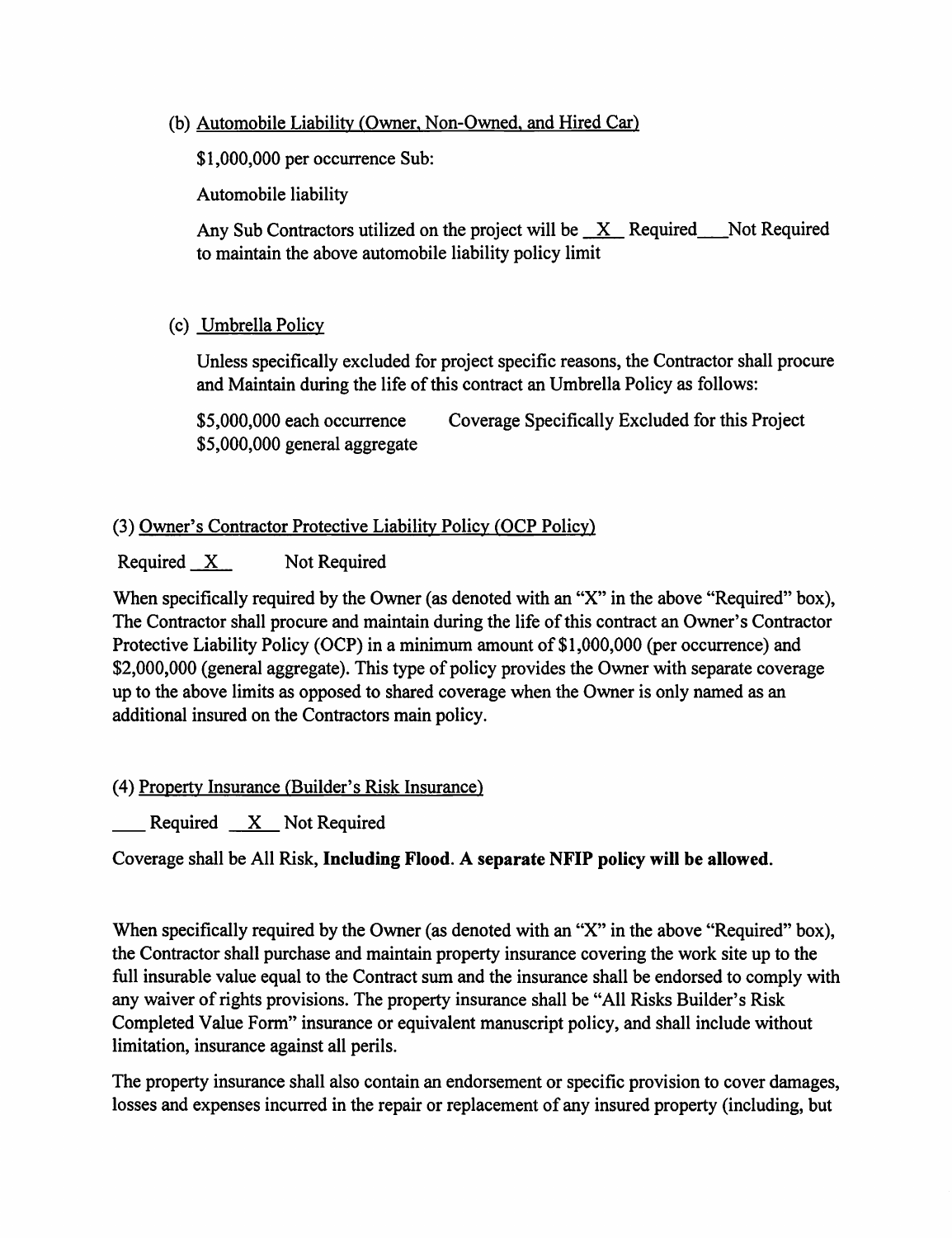not limited to charges of engineers, architects, attorneys and others). The Property insurance also shall include by endorsement or special provision the following additional coverage elections: operational testing (if risk is present), off premises storage not on the site or in transit and property in transit. When required, no work may commence on the site until the Builder's Risk Insurance is obtained.

The Contractor is to provide Builder's Risk Insurance to protect the Owner, Architect, Engineer, Contractor, and any Subcontractors as to any interests that may exist. Until acceptance of work by the Owner, all work in connection with a particular contract is in the custody, charge and care of the Contractor who will take every necessary precaution against injury or damage to any part thereof whether arising from execution or from the non-execution of the work.

Contractor shall be responsible for payment of the deductible for Builder's Risk Insurance or any other property coverage deemed required to be purchased for this Contract, whether acquired by the owner or otherwise.

(5) Errors & Omissions Policy (Professional Liability Insurance)

(Applicable Only to Professional Services Contracts including, but not limited to, Architect, Engineer, Consultant or Other Professional Contracts)

X \_\_ Not Required Required

This policy covers negligent acts, errors and omissions in its performance of professional Services with minimum policy limits of \$1,000,000 per claim and \$1,000,000 general aggregate.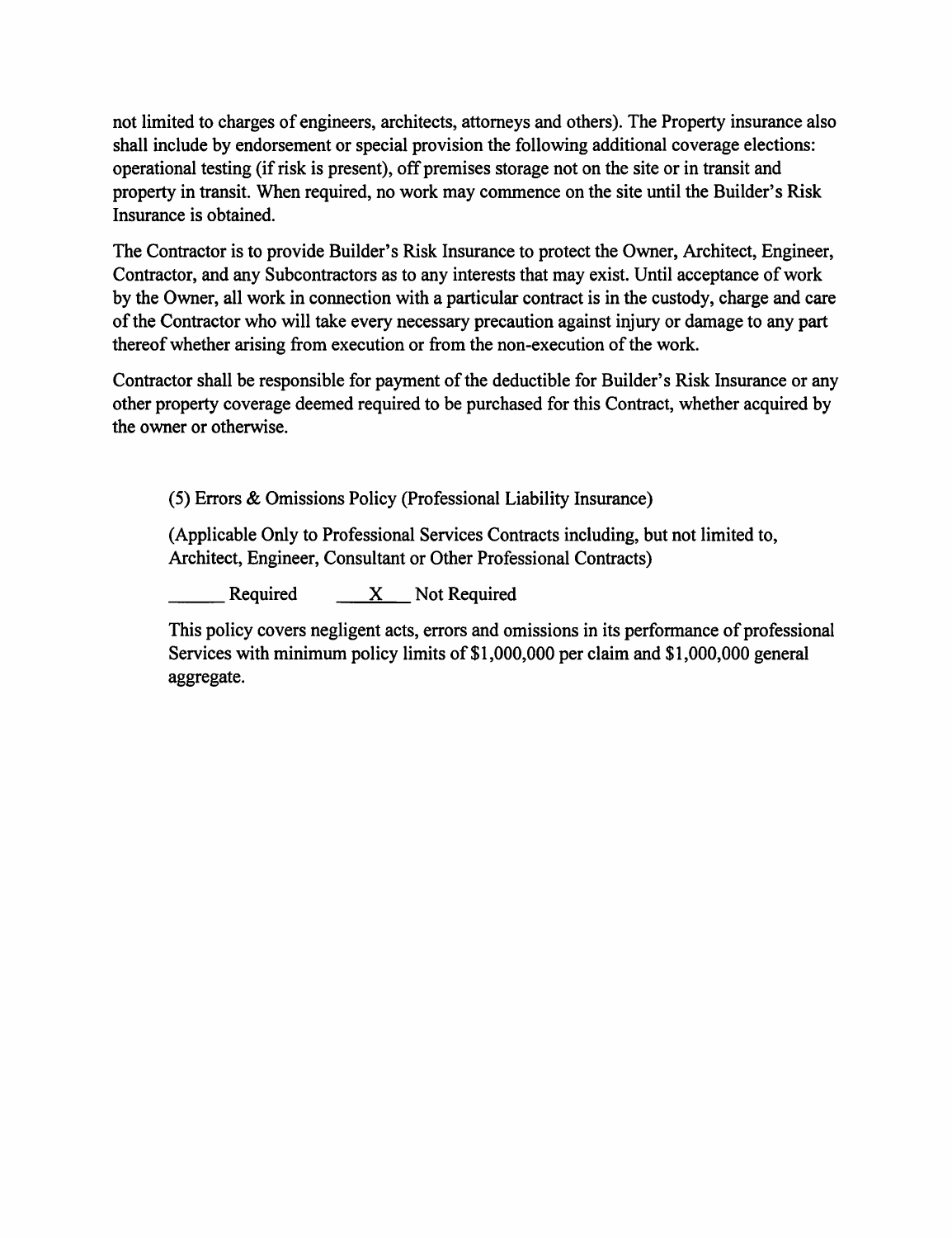## **Section B - Other Insurance Requirements**

## (1) Additional Insured Classification and Waiver of Subrogation (Always Required)

The Owner must be listed as an additional insured on all policies except for worker's compensation and professional liability insurance policies. All policies will provide notice of cancellation in accordance with policy provisions. Waiver of subrogation will be given to the Owner on all policies, which means that the Contractor's insurer(s) will have no right of recovery or subrogation against the Owner.

Except for professional liability insurance, it is the intention of the parties that the insurance policy shall protect both parties and be PRIMARY AND NON-CONTRIBUTORY COVERAGE for any and all losses covered. Again, all policies required above shall be primary to any insurance carried by the Owner. The insurance companies shall have no recourse against the Owner for payment of any premiums or for assessments under any of the above policies.

## (2) Indemnification for all Contractors, Except for Architects, Engineers or Other Licensed Professionals (Always Required)

The Contractor will indemnity, defend, and hold harmless the owner, including the owner's employees and agents, from and against any and all claims or liabilities, arising from the fault of the Contractor, its employees, subcontractors or agents in carrying out the Contractor's duties and obligations under die terms of this agreement. This section will survive the termination of any agreement. In the event that either party takes any action to enforce this mutual indemnity provision, the prevailing party shall be entitled to recover reasonable attorney's fees and costs arising as a result thereof.

## (3) Indemnification for Architects, Engineers or Other Licensed Professionals (Always) Required)

The Contractor will indemnify and hold harmless the owner, including the owner's employees and agents, from and against any and all claims or liabilities, arising from the fault of the Contractor, its employees, subcontractors or agents in carrying out the Contractor's duties and obligations under the terms of this agreement. This section will survive the termination of any agreement. In the event that either party takes any action to enforce this mutual indemnity provision, the prevailing party shall be entitled to recover reasonable attorney's fees and costs arising as a result thereof.